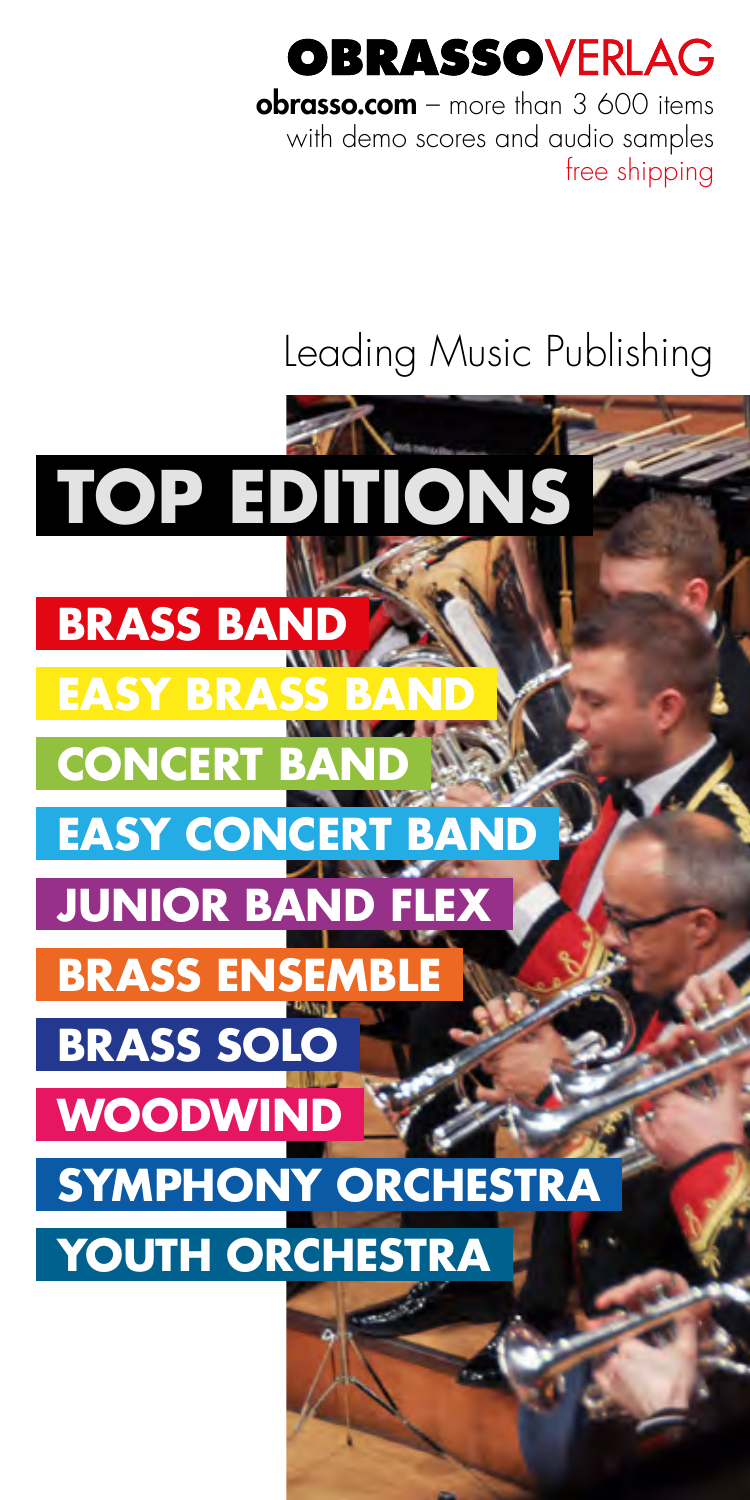## 12<sup>th</sup> STREET RAG

Composer Euday L. Bowman Arranger Alan Fernie, Goff Richards, Ray Woodfield, Sandy Smith



Entertainment

#### **NEW** 15 ADVANCES STUDIES Composer Alan Fernie Original Composition BRASS **TUTORIAL** SERIES 633 SQUADRON Composer Ron Goodwin Arranger Darrol Barry Film Music **BRASS** BAND **SERIES** BAND **NEW** 70 ELEMENTARY STUDIES Composer Alan Fernie Original Composition BRASS TUTORIAL **SERIES** 76 TROMBONES Composer Meredith Willson Arranger Darrol Barry, Bruce Fraser Musical BRASS BAND SERIES BRASS **JSEMP** SERIES **NEW** A FLIGHT OF THE PHOENIX Composer Alan Fernie Entertainment BRASS BAND **SERIES** A GROOVY KIND OF LOVE Composer Toni Wine, Carole Bayer-Sager Arranger Alan Fernie **Entertainment JUNIOR** BAND **SERIES** BRASS BAND SERIES BRASS ENSEMBLE SERIES A SALUTE FROM LUCERNE Composer Christoph Walter **Entertainment BRASS** BAND SERIES BAND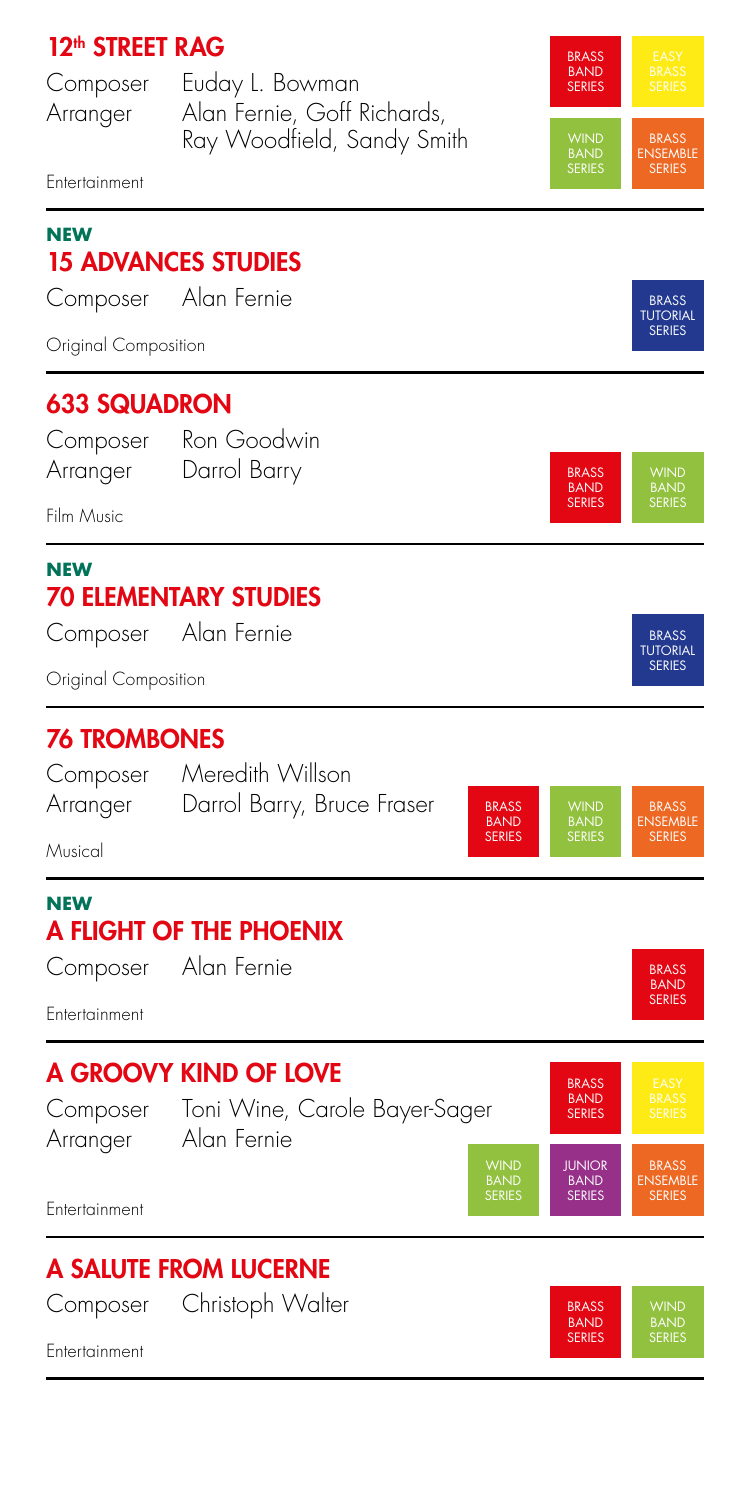#### **BESTSELLER** ABBA GOES BRASS

Composer Benny Andersson, Bjoern Ulvaeus Arranger Alan Fernie

Entertainment

#### **NEW ABENDSEGEN**

| Composer | Engelbert Humperdinck |
|----------|-----------------------|
| Arranger | Alan P. Marlow,       |
|          | Howard Lorriman       |

Classical

## ALEXANDER'S RAGTIME BAND

Composer Irving Berlin Arranger Ray Woodfield, Stephen Roberts

Musical

## AMPARITO ROCA

Arranger Ray Woodfield

Composer Jaime Texidor



WIND BAND

BRASS BAND SERIES

BRASS ENSEMBLE SERIES

JUNIOR BAND SERIES

**BRASS** BAND SERIES

BRASS BAND SERIES

ENSEMBLE SERIES

**SYMPH ORCHEST** SERIES

BRASS ENSEMBLE SERIES

> BRASS **NSEMBLE SERIES**

JUNIOR BAND SERIES<br>SERIES

Entertainment

## ANYTHING GOES

Composer Cole Porter Arranger Alan Fernie

Musical

#### **BESTSELLER** AT THE CINEMA

Arranger Alan Fernie

Film Music

## AUTUMN LEAVES

Arranger Alan Fernie

Composer Joseph Cosma, Jacques Prevert



**Entertainment**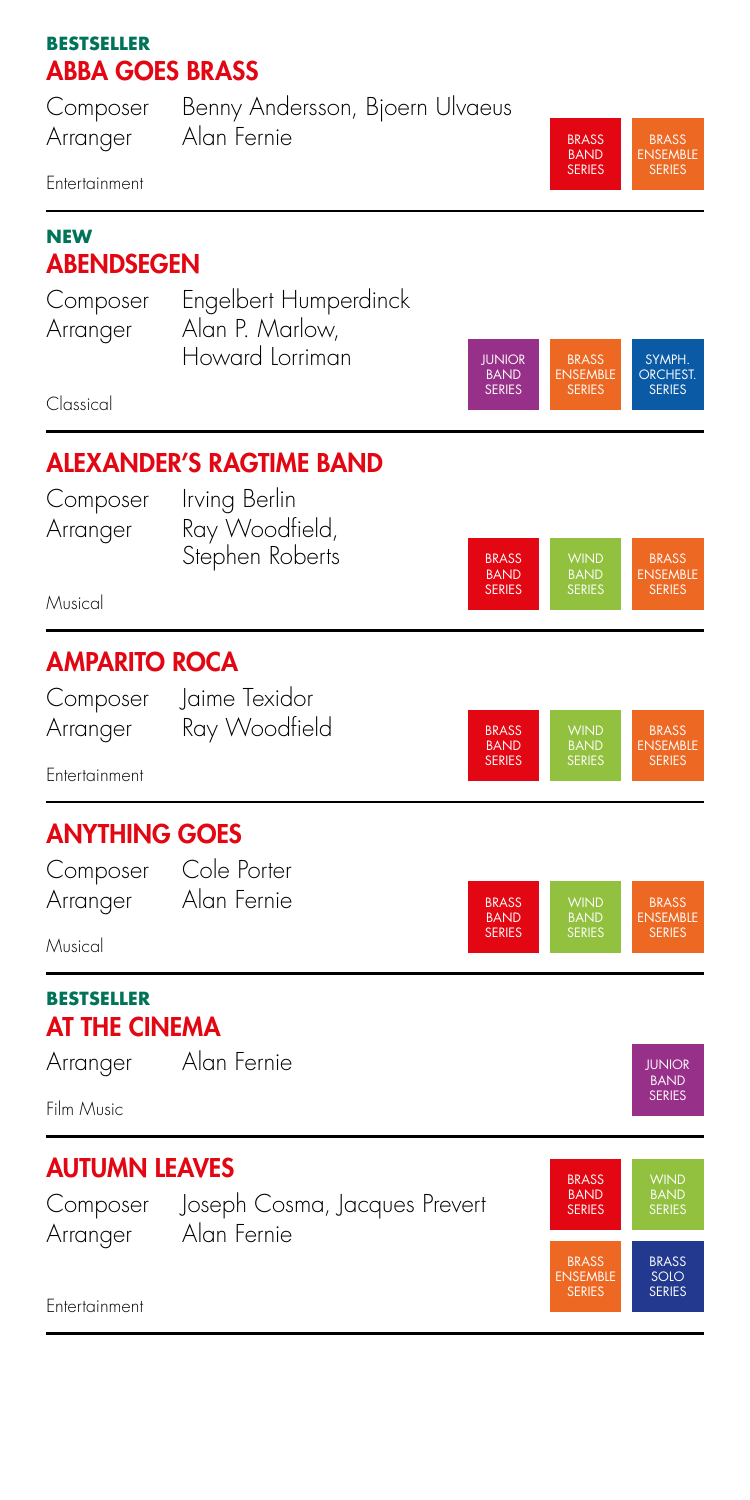## BAYRISCHE POLKA

| Entertainment, Polka  | Composer Georg Lohmann<br>Arranger Alan Fernie,<br>Luc Rodenmacher | <b>WIND</b><br><b>BRASS</b><br><b>BAND</b><br><b>BAND</b><br><b>SERIES</b><br><b>SERIES</b> | <b>BRASS</b><br>SOLO<br><b>SERIES</b> |
|-----------------------|--------------------------------------------------------------------|---------------------------------------------------------------------------------------------|---------------------------------------|
|                       |                                                                    |                                                                                             |                                       |
| <b>NEW</b>            | <b>BEST BY ALAN FERNIE</b>                                         |                                                                                             |                                       |
|                       | Composer Alan Fernie                                               |                                                                                             | <b>BRASS</b><br><b>TUTORIAL</b>       |
| Original Composition  |                                                                    |                                                                                             | <b>SERIES</b>                         |
| <b>BEYOND THE SEA</b> |                                                                    |                                                                                             |                                       |
|                       | Composer Charles Trenet<br>Arranger Alan Fernie                    | <b>BRASS</b><br><b>BAND</b>                                                                 | <b>BRASS</b><br><b>ENSEMBLE</b>       |
| Entertainment         |                                                                    | <b>SERIES</b>                                                                               | <b>SERIES</b>                         |
| <b>BLUE MOON</b>      |                                                                    |                                                                                             |                                       |
|                       | Composer Richard Rodgers &<br><b>Lorenz Hart</b>                   |                                                                                             |                                       |
|                       | Arranger Alan Fernie                                               | <b>WIND</b><br><b>BRASS</b><br><b>BAND</b><br><b>BAND</b>                                   | <b>BRASS</b><br><b>ENSEMBLE</b>       |
| Entertainment         |                                                                    | <b>SERIES</b><br><b>SERIES</b>                                                              | <b>SERIES</b>                         |
| <b>BLUEBERRY HILL</b> |                                                                    | <b>BRASS</b>                                                                                | <b>WIND</b>                           |
|                       | Composer Vincent Rose                                              | <b>BAND</b><br><b>SERIES</b>                                                                | <b>BAND</b><br><b>SERIES</b>          |
|                       | Arranger Alan Fernie, Wim van Maart                                | <b>JUNIOR</b><br><b>BAND</b>                                                                | <b>BRASS</b><br><b>ENSEMBLE</b>       |
| Entertainment         |                                                                    | <b>SERIES</b>                                                                               | <b>SERIES</b>                         |
| <b>BESTSELLER</b>     |                                                                    |                                                                                             |                                       |

# BOHEMIAN RHAPSODY

Composer Freddie Mercury Arranger Alan Fernie, Christopher Wormald, Ray Woodfield BRASS BAND SERIES WIND BAND SERIES BRASS ENSEMBLE SERIES

Entertainment

## BRAVE

Composer Alan Fernie



Original Composition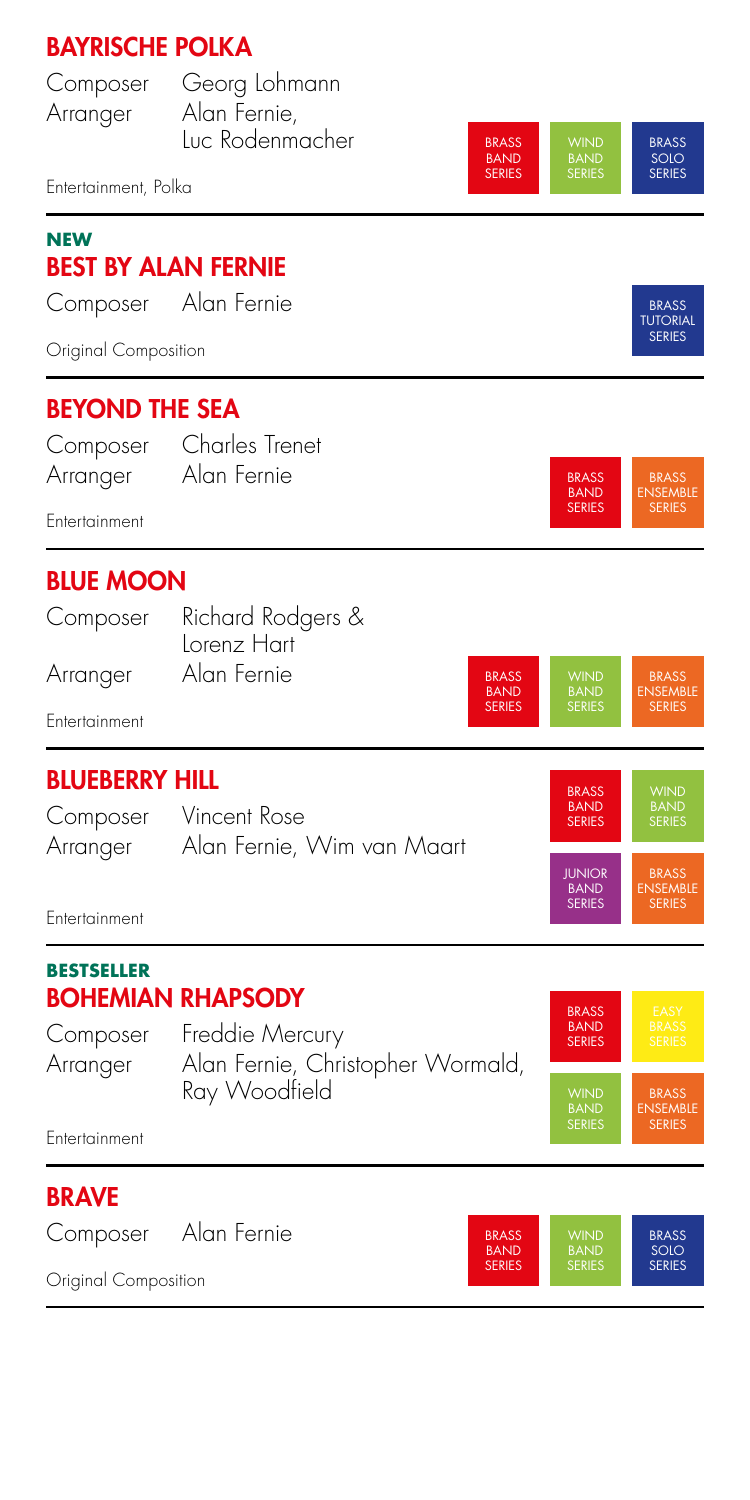#### **BESTSELLER** BREEZIN' DOWN BROADWAY!

Arranger Goff Richards

Musical

## BY GEORGE!

|                      | Composer George Gershwin |
|----------------------|--------------------------|
| Arranger Alan Fernie |                          |
|                      |                          |

Entertainment, Classical

## CARNIVAL OF VENICE

|               | Composer Herman Bellstedt |                             |                      |
|---------------|---------------------------|-----------------------------|----------------------|
| Arranger      | Roy Newsome, Sandy Smith  | <b>BRASS</b><br><b>BAND</b> | <b>BRASS</b><br>SOLO |
| Entertainment |                           | <b>SERIES</b>               | <b>SERIES</b>        |
|               |                           |                             |                      |

## **CARRICKFERGUS**

| 6 H I<br>ı. |
|-------------|
|-------------|

Alan Fernie, Howard Lorriman, Dan Price

**Entertainment** 

#### **BESTSELLER** CELTIC CREST

| Composer             | Christoph Walter | <b>BRASS</b><br><b>BAND</b><br><b>SERIES</b> | <b>WIND</b><br><b>BAND</b><br><b>SERIES</b> |
|----------------------|------------------|----------------------------------------------|---------------------------------------------|
| <b>Entertainment</b> |                  |                                              |                                             |

## CELTIC FEVER

| Composer      | Darrol Barry | <b>BRASS</b><br><b>BAND</b> | <b>WIND</b><br><b>BAND</b> |
|---------------|--------------|-----------------------------|----------------------------|
| Entertainment |              | <b>SERIES</b>               | <b>SERIES</b>              |

#### **BESTSELLER** CHICKEN RUN

|          | Composer John Powell & Harry Gregson-Williams |
|----------|-----------------------------------------------|
| Arranger | Sandy Smith                                   |

Film Music

#### **NEW CLEOPATRA**

Composer Eugène Damaré Arranger John Howarth

Original Composition



BRASS **BAND** SERIES

BAND

BRASS ENSEMBLE SERIES

> **SYMPH** RCHES **SERIES**

BAND

BRASS BAND SERIES

**JUNIOR** BAND **SERIES** 

BRASS SOLO **SERIES** 

BRASS BAND SERIES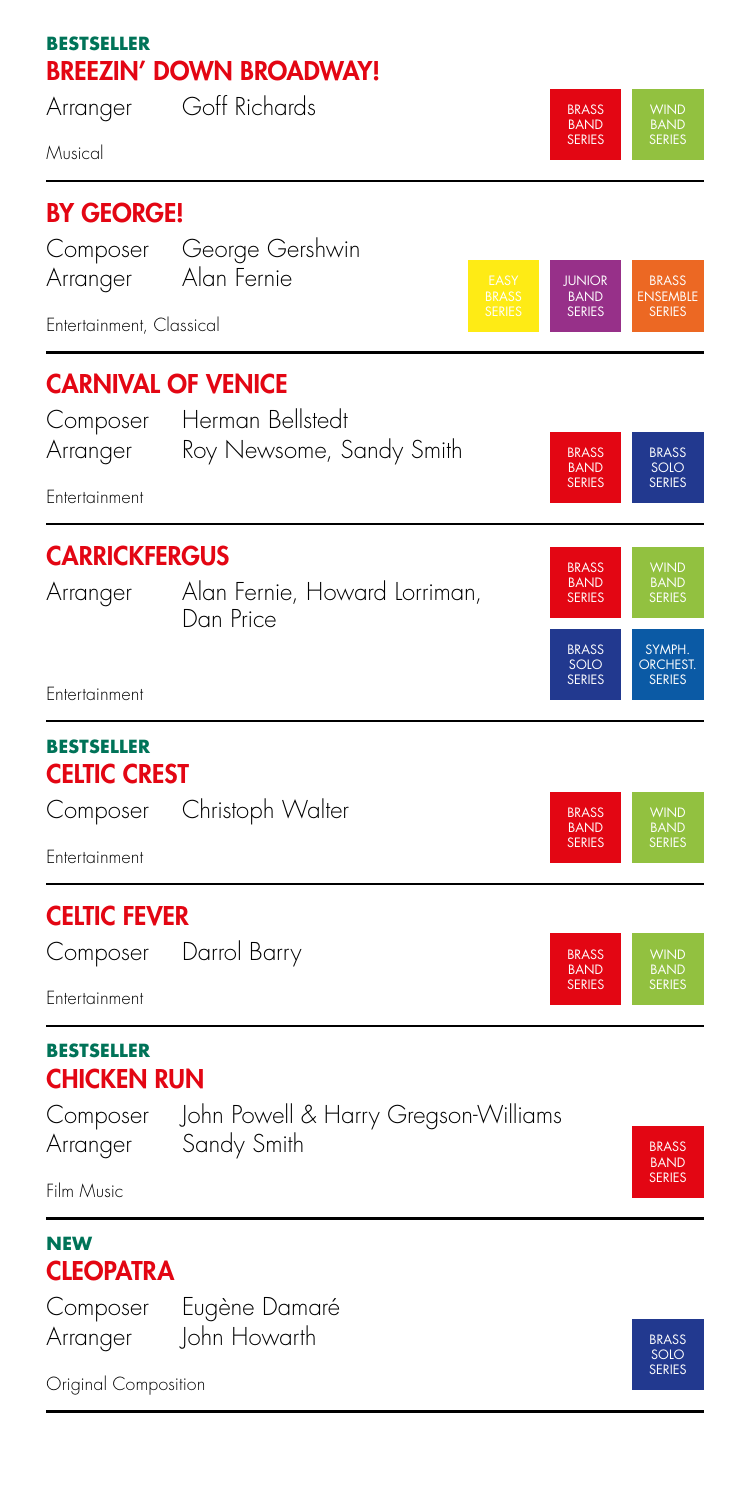|                                  | <b>CONCERTO FOR TWO TRUMPETS</b>            |                              |                                                  |                                                  |
|----------------------------------|---------------------------------------------|------------------------------|--------------------------------------------------|--------------------------------------------------|
| Composer<br>Arranger             | Antonio Vivaldi<br>Howard Lorriman          | <b>BRASS</b>                 | <b>BRASS</b>                                     | <b>BRASS</b>                                     |
| Classical                        |                                             | <b>BAND</b><br><b>SERIES</b> | <b>ENSEMBLE</b><br><b>SERIES</b>                 | SOLO<br><b>SERIES</b>                            |
|                                  | <b>COSSACK RIDE &amp; SLAVONIC DANCE</b>    |                              |                                                  |                                                  |
| Composer                         | Brunon Baron                                |                              | EASY<br>BRASS<br>SERIES                          | WIND<br>BAND<br>SERIES                           |
| Arranger                         | Ray Woodfield                               |                              | <b>JUNIOR</b>                                    | <b>BRASS</b>                                     |
| Entertainment                    |                                             |                              | <b>BAND</b><br><b>SERIES</b>                     | <b>ENSEMBLE</b><br><b>SERIES</b>                 |
|                                  | <b>COUNTRY CLAMBAKE</b>                     |                              |                                                  |                                                  |
| Arranger                         | Alan Fernie                                 | <b>BRASS</b><br><b>BAND</b>  | <b>WIND</b><br><b>BAND</b>                       | <b>BRASS</b><br><b>ENSEMBLE</b>                  |
| Entertainment                    |                                             | <b>SERIES</b>                | <b>SERIES</b>                                    | <b>SERIES</b>                                    |
| <b>CROCODILE ROCK</b>            |                                             |                              |                                                  |                                                  |
| Composer<br>Arranger             | Elton John & Bernie Taupin<br>Alan Fernie   | <b>BRASS</b>                 | <b>WIND</b>                                      | <b>JUNIOR</b>                                    |
| Entertainment                    |                                             | <b>BAND</b><br><b>SERIES</b> | <b>BAND</b><br><b>SERIES</b>                     | <b>BAND</b><br><b>SERIES</b>                     |
|                                  |                                             |                              |                                                  |                                                  |
| <b>CZARDAS</b><br>Composer       | Vittorio Monti                              |                              | <b>BRASS</b><br><b>BAND</b><br><b>SERIES</b>     | <b>WIND</b><br><b>BAND</b><br><b>SERIES</b>      |
| Arranger                         | Ray Woodfield, Christopher                  |                              |                                                  |                                                  |
| Classical                        | Wormald, Howard Lorriman                    |                              | <b>BRASS</b><br><b>ENSEMBLE</b><br><b>SERIES</b> | SYMPH.<br><b>ORCHEST.</b><br><b>SERIES</b>       |
|                                  |                                             |                              |                                                  |                                                  |
| <b>NEW</b>                       | <b>DER ALTE BRUMMBÄR</b> – THE OLD GRUMBLER |                              |                                                  |                                                  |
| Composer                         | Julius Fucik                                |                              |                                                  |                                                  |
| Arranger<br>Entertainment        | Sandy Smith                                 |                              |                                                  | <b>BRASS</b><br><b>BAND</b><br><b>SERIES</b>     |
|                                  |                                             |                              |                                                  |                                                  |
| Arranger                         | <b>DOWN BOURBON STREET</b><br>Alan Fernie   |                              | <b>BRASS</b><br><b>BAND</b>                      | EASY<br><b>BRASS</b>                             |
|                                  |                                             |                              | SERIES                                           |                                                  |
| Entertainment, Musical           |                                             |                              | <b>WIND</b><br><b>BAND</b><br><b>SERIES</b>      | <b>BRASS</b><br><b>ENSEMBLE</b><br><b>SERIES</b> |
| NEW                              |                                             |                              |                                                  |                                                  |
| <b>DRAGON DANCE</b>              | Howard Lorriman                             |                              |                                                  |                                                  |
| Composer<br>Original Composition |                                             |                              |                                                  | <b>BRASS</b><br>SOLO<br><b>SERIES</b>            |
|                                  |                                             |                              |                                                  |                                                  |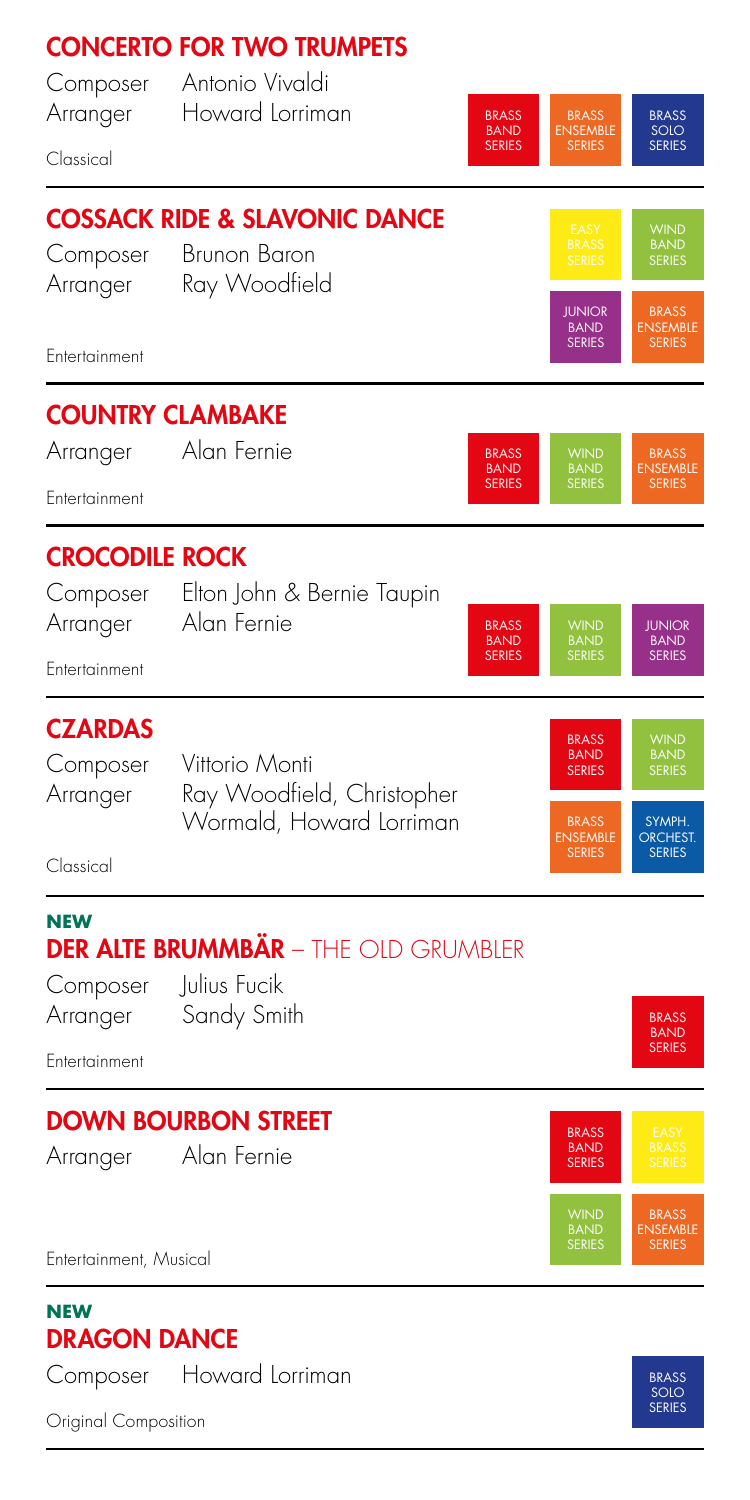#### **BESTSELLER** ELEANOR RIGBY

| Composer |  |
|----------|--|
| Arranger |  |

John Lennon & Paul McCartney Alan Fernie, Denis Burton, Bill Geldard

Entertainment

## ERINNERUNG AN ZIRKUS RENZ

Composer Gustav Peter Arranger Ray Woodfield, Howard Lorriman



BRASS **BAND** SERIES

**BRASS JISEMAR SERIES** 

**BRASS NSEMBLE SERIES** 

BRASS BAND **SERIES**  BRASS ENSEMBLE SERIES

BRASS ENSEMBLE SERIES

> **SYMPH** ORCHEST. SERIES

BRASS SOLO SERIES

BRASS ENSEMBLE SERIES

> JUNIOR BAND SERIES

BRASS BAND SERIES

Entertainment

#### **NEW** FANFARE AND TRUMPET TUNE

Composer Henry Purcell Arranger John Howarth

Classical

#### **NEW** FANFARE DER STADT WIEN

| Composer | <b>Richard Strauss</b>          |
|----------|---------------------------------|
| Arranger | Howard Lorriman, Alan P. Marlow |

Classical

## FANTASY ON NEGRO SPIRITUALS

Arranger Alan Fernie, Ray Woodfield

Entertainment

## **NEW**

## FEDORA – RUSSIAN LOVE SONG

Arranger Alan P. Marlow

Entertainment

## FESTIVAL SPIRIT

Composer Christoph Walter



#### Entertainment

#### **NEW** FIRST SOUNDS FOR JUNIOR BAND VOLUME 3

Arranger Stephen D. Wood

Entertainment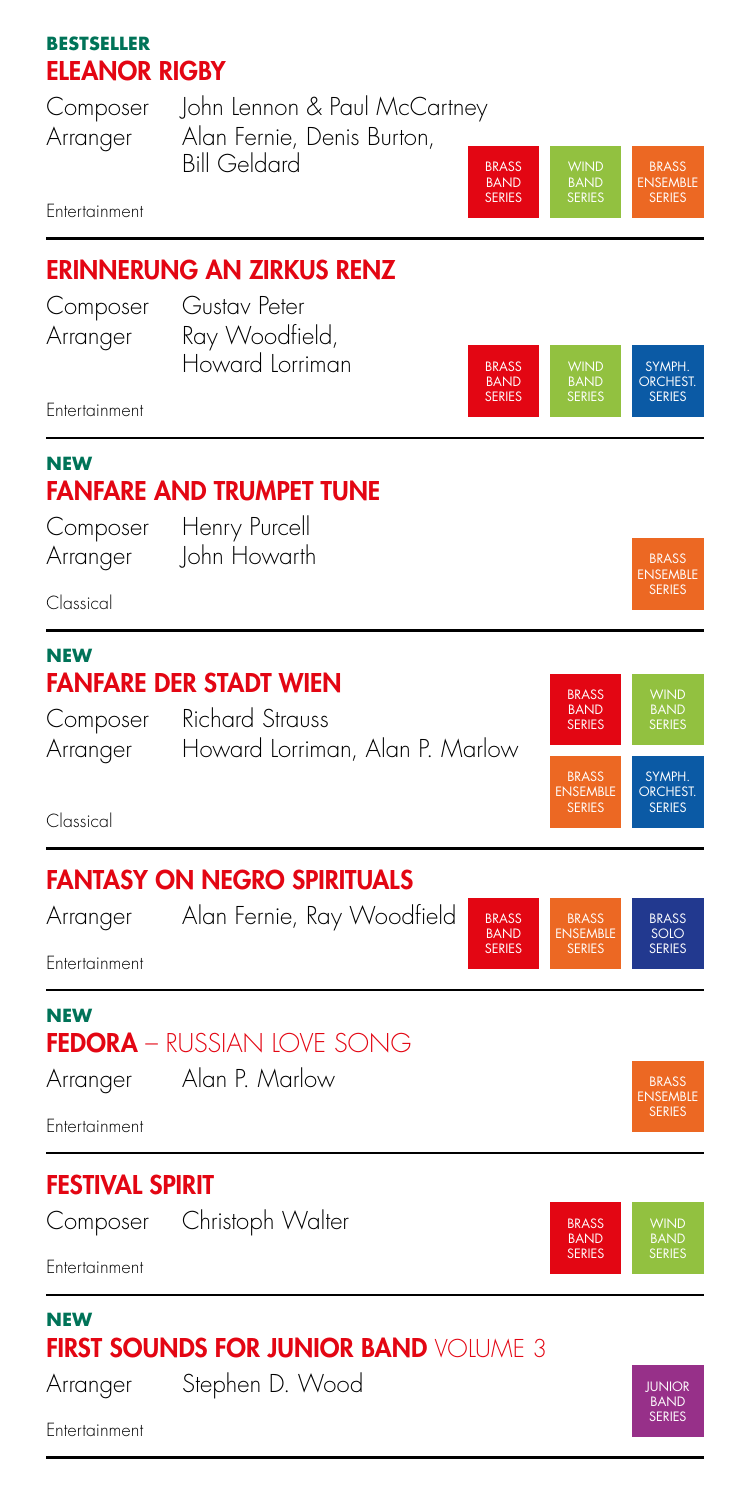## FLYIN' TO THE SKIES

Composer Christoph Walter

Entertainment

#### **NEW** FORTY EXERCISES

Composer Alan Fernie

Original Composition

#### **NEW** GALOPP OP. 20

Composer Johann Strauss Arranger John Howarth, Howard Lorriman, Urs Stähli, Alan P. Marlow



Classical

#### **NEW** GRADUALE «VIRGA JESSE FLORUIT»

| Composer | Anton Bruckner  |
|----------|-----------------|
| Arranger | Benjamin Eibach |

Classical

## GRAND MARCH AIDA

Composer Giuseppe Verdi Arranger Ray Woodfield, Howard Lorriman, Alan Fernie WIND BAND SERIES JUNIOR **BAND** SERIES BRASS BAND **SERIES** 

Classical

#### **NEW** GREAT MUSIC FOR ALL OCCASIONS

Arranger Howard Lorriman Classical

## **GREENSLEEVES**

Classical

Arranger Alan Fernie, Ray Woodfield, Sandy Smith, Bruce Fraser



BRASS SOLO **SERIES** 





**SERIES** 

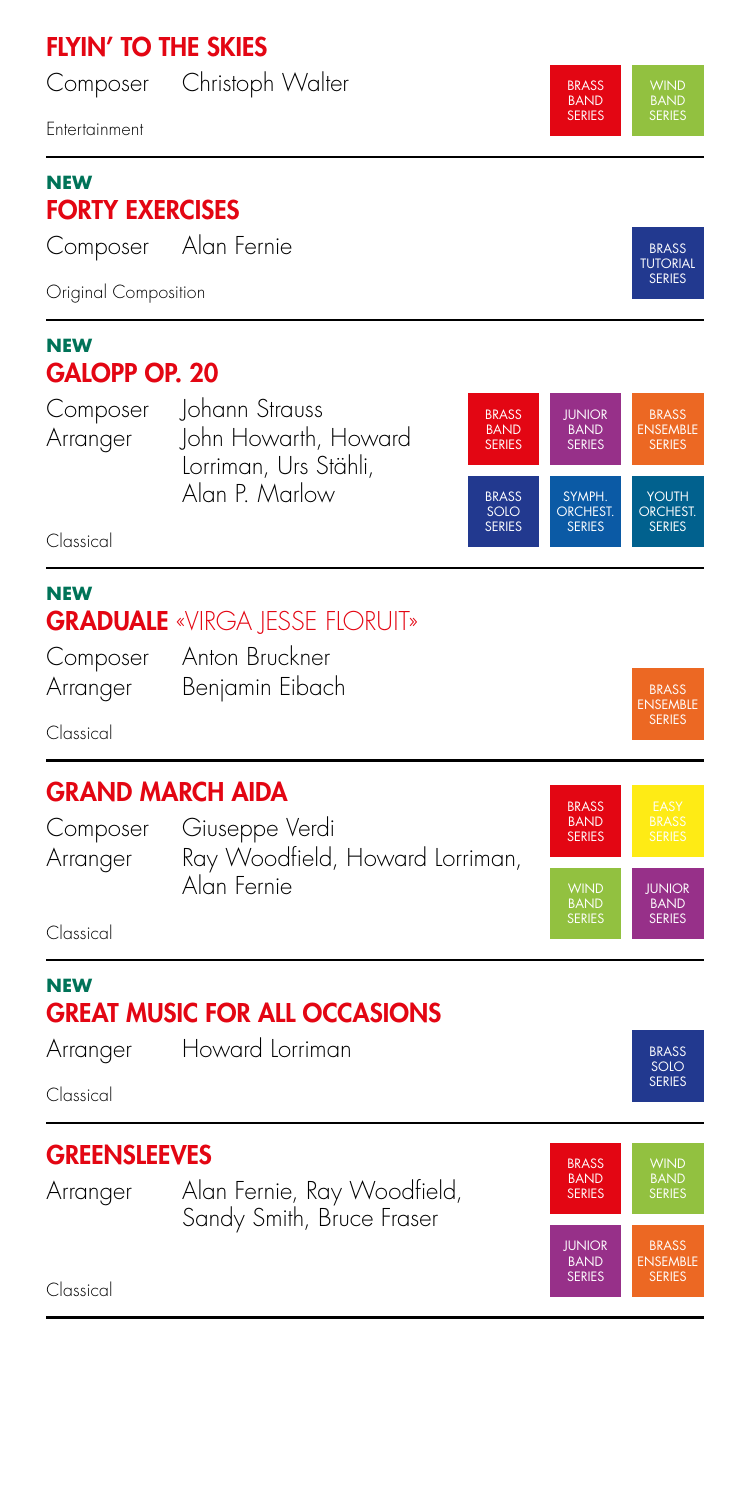## HARLEM RAG MARCH

| Composer | Tom Turpin                 |
|----------|----------------------------|
| Arranger | Alan Fernie, Ray Woodfield |



Entertainment

#### **NEW** HAVANA FIRE! Composer Alan Fernie Entertainment BRASS SOLO **SERIES** BRASS **BAND SERIES** HEY JUDE Composer John Lennon & Paul McCartney Arranger Alan Fernie, Ray Woodfield Entertainment BRASS ENSEMBLE SERIES JUNIOR BAND SERIES BAND BRASS BAND SERIES HIGHLAND CATHEDRAL Composer Michael Korb & Ulrich Roever Arranger Howard Lorriman, Christoph Walter, Urs Stähli Entertainment EASY CONCERT BAND SERIES BRASS BAND SERIES

#### **NEW** HOMAGE MARCH FROM «SIGURD JORSALFAR» OP. 56,3

| Composer | <b>Edvard Grieg</b> |
|----------|---------------------|
| Arranger | Benjamin Eibach     |

Classical

#### **BESTSELLER** HYMN TO THE FALLEN

Composer John Williams Arranger Alan Fernie, Klaas van der Woude

BRASS ENSEMBLE SERIES BRASS BAND SERIES

BRASS **JSFMRL** SERIES

**Entertainment** 

#### **BESTSELLER** I WILL FOLLOW HIM

Composer J.W. Stole, Del Roma & Jacques Plante Arranger Goff Richards, Marcel Peeters



Film Music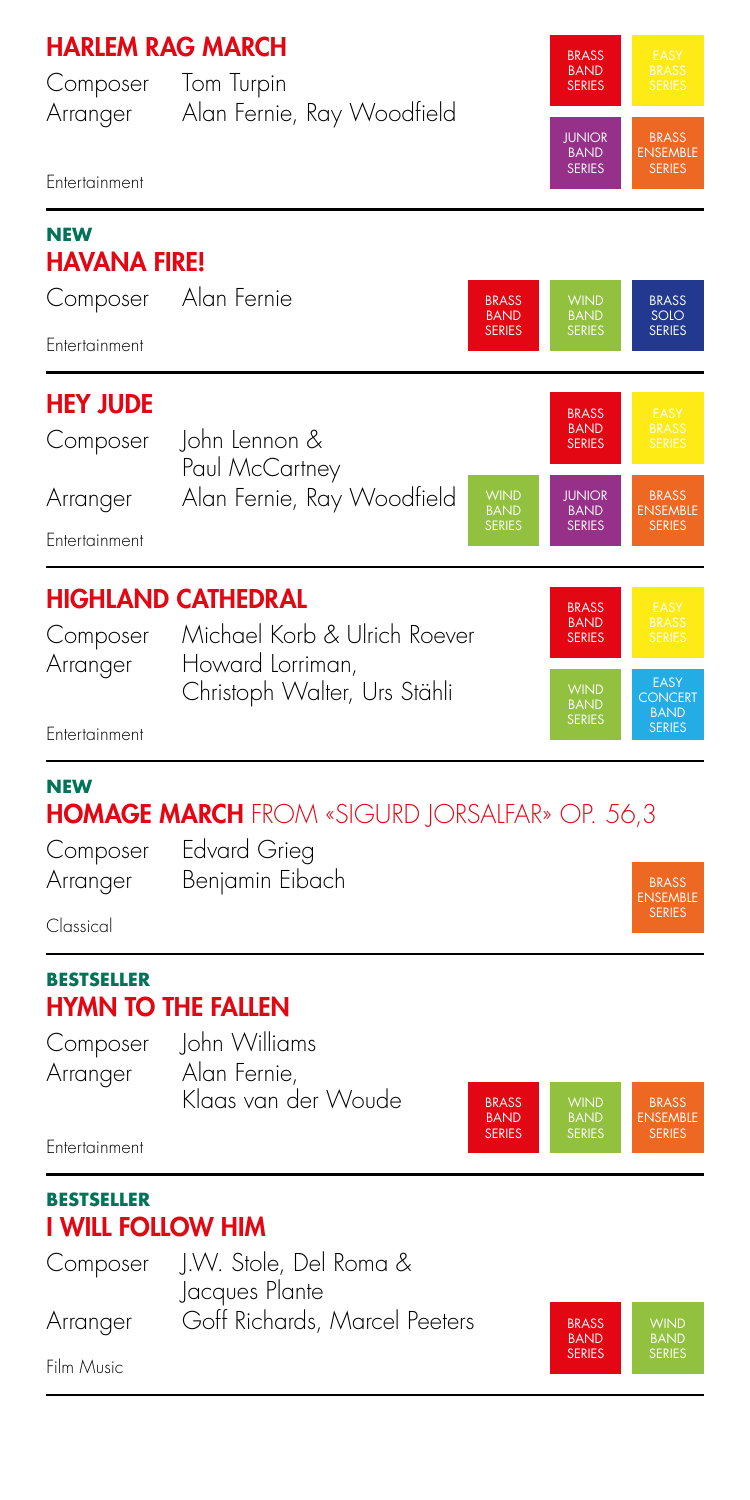| <b>NEW</b>                               | <b>IL MATRIMONIO SEGRETO</b>                                               |                                             |                                                  |
|------------------------------------------|----------------------------------------------------------------------------|---------------------------------------------|--------------------------------------------------|
| Composer                                 | Domenico Cimarosa                                                          |                                             |                                                  |
| Arranger                                 | Sandy Smith                                                                |                                             | <b>BRASS</b><br><b>BAND</b>                      |
| Classical                                |                                                                            |                                             | <b>SERIES</b>                                    |
| <b>JAMBALAYA</b>                         |                                                                            |                                             |                                                  |
| Composer                                 | Hank Williams                                                              |                                             |                                                  |
| Arranger                                 | Alan Fernie<br><b>BRASS</b><br><b>BAND</b><br><b>SERIES</b>                | <b>WIND</b><br><b>BAND</b><br><b>SERIES</b> | <b>JUNIOR</b><br><b>BAND</b><br><b>SERIES</b>    |
| Entertainment                            |                                                                            |                                             |                                                  |
| <b>JOHN PEEL</b>                         |                                                                            | <b>BRASS</b>                                | <b>WIND</b>                                      |
| Arranger                                 | Alan Fernie                                                                | <b>BAND</b><br><b>SERIES</b>                | <b>BAND</b><br><b>SERIES</b>                     |
|                                          |                                                                            | <b>BRASS</b>                                | <b>BRASS</b>                                     |
| Entertainment                            |                                                                            | <b>ENSEMBLE</b><br><b>SERIES</b>            | SOLO<br><b>SERIES</b>                            |
| <b>NEW</b>                               |                                                                            |                                             |                                                  |
| <b>JULIAN'S SONG</b><br>Composer         | Alan P. Marlow                                                             | <b>BRASS</b>                                | <b>WIND</b>                                      |
|                                          |                                                                            | <b>BAND</b><br><b>SERIES</b>                | <b>BAND</b><br>SERIES                            |
| Entertainment                            |                                                                            |                                             |                                                  |
| <b>KALINKA</b>                           |                                                                            | <b>BRASS</b>                                | EASY<br><b>BRASS</b>                             |
| Arranger                                 | Ray Woodfield, Christoph Walter                                            | <b>BAND</b><br><b>SERIES</b>                | <b>SERIES</b>                                    |
|                                          | <b>WIND</b><br><b>BAND</b>                                                 | <b>JUNIOR</b><br><b>BAND</b>                | <b>BRASS</b><br><b>ENSEMBLE</b>                  |
| Entertainment                            | <b>SERIES</b>                                                              | <b>SERIES</b>                               | <b>SERIES</b>                                    |
| <b>BESTSELLER</b><br><b>KIDS GO ROCK</b> |                                                                            |                                             |                                                  |
| Arranger                                 | Alan Fernie                                                                |                                             | <b>JUNIOR</b>                                    |
| Entertainment                            |                                                                            |                                             | <b>BAND</b><br><b>SERIES</b>                     |
| <b>LA TRAVIATA</b>                       |                                                                            |                                             |                                                  |
| Composer                                 | Giuseppe Verdi                                                             |                                             |                                                  |
| Arranger                                 | Alan Fernie, Ray Woodfield<br><b>BRASS</b><br><b>BAND</b><br><b>SERIES</b> | <b>WIND</b><br><b>BAND</b><br><b>SERIES</b> | <b>BRASS</b><br><b>ENSEMBLE</b><br><b>SERIES</b> |
| Entertainment                            |                                                                            |                                             |                                                  |
| <b>LADY NAIRNE</b>                       |                                                                            |                                             |                                                  |
| Composer                                 | Alan Fernie<br><b>BRASS</b><br><b>BAND</b>                                 | <b>WIND</b><br><b>BAND</b>                  | <b>BRASS</b><br>SOLO                             |
| Original Composition                     | <b>SERIES</b>                                                              | <b>SERIES</b>                               | <b>SERIES</b>                                    |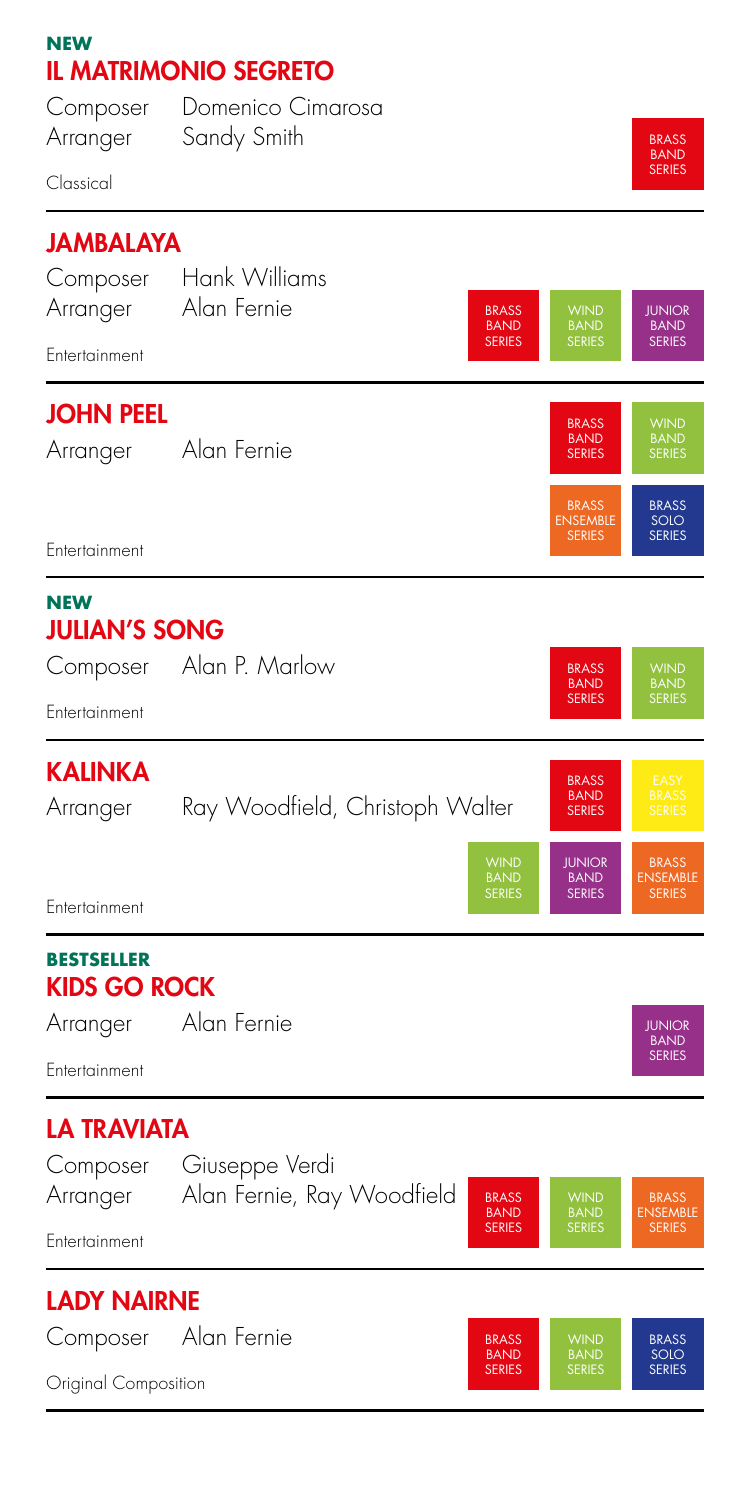## **NEW** LE CARNEVAL DES ANIMAUX

| Composer | Camille Saint-Saëns |
|----------|---------------------|
| Arranger | Rob J. Hume         |

Classical

## LET ME TRY AGAIN

| Composer<br>Arranger | Francois Caravelli &<br>Romuald (Figuier)<br>Alan Fernie, | <b>BRASS</b><br><b>BAND</b><br><b>SERIES</b>     | <b>WIND</b><br><b>BAND</b><br><b>SERIES</b> | <b>JUNIOR</b><br><b>BAND</b><br><b>SERIES</b> |
|----------------------|-----------------------------------------------------------|--------------------------------------------------|---------------------------------------------|-----------------------------------------------|
| Entertainment        | Alan P. Marlow, Urs Stähli                                | <b>BRASS</b><br><b>ENSEMBLE</b><br><b>SERIES</b> | <b>BRASS</b><br>SOLO<br><b>SERIES</b>       | YOUTH<br>ORCHEST.<br><b>SERIES</b>            |

## LIBERTANGO

| Composer | Astor Piazzolla          |
|----------|--------------------------|
| Arranger | Dan Price, Niki Wüthrich |

**Entertainment** 

#### **NEW** LITTLE DONKEY

Composer Thomas Ridgley

Christmas

#### **NEW** LOCKDOWN BLUES & CANTABILE

Composer Rob J. Hume

Entertainment

## MACARTHUR PARK

Composer Jim Webb

Arranger Alan Fernie



BRASS ENSEMBLE

BRASS BAND **SERIES** 

**Entertainment** 

#### **BESTSELLER** MAGICAL MOVIE THEMES

Arranger Alan Fernie

Film Music

JUNIOR BAND SERIES

JUNIOR BAND SERIES

BRASS SOLO **SERIES** 

BRASS BAND SERIES

WIND BAND SERIES

JUNIOR BAND SERIES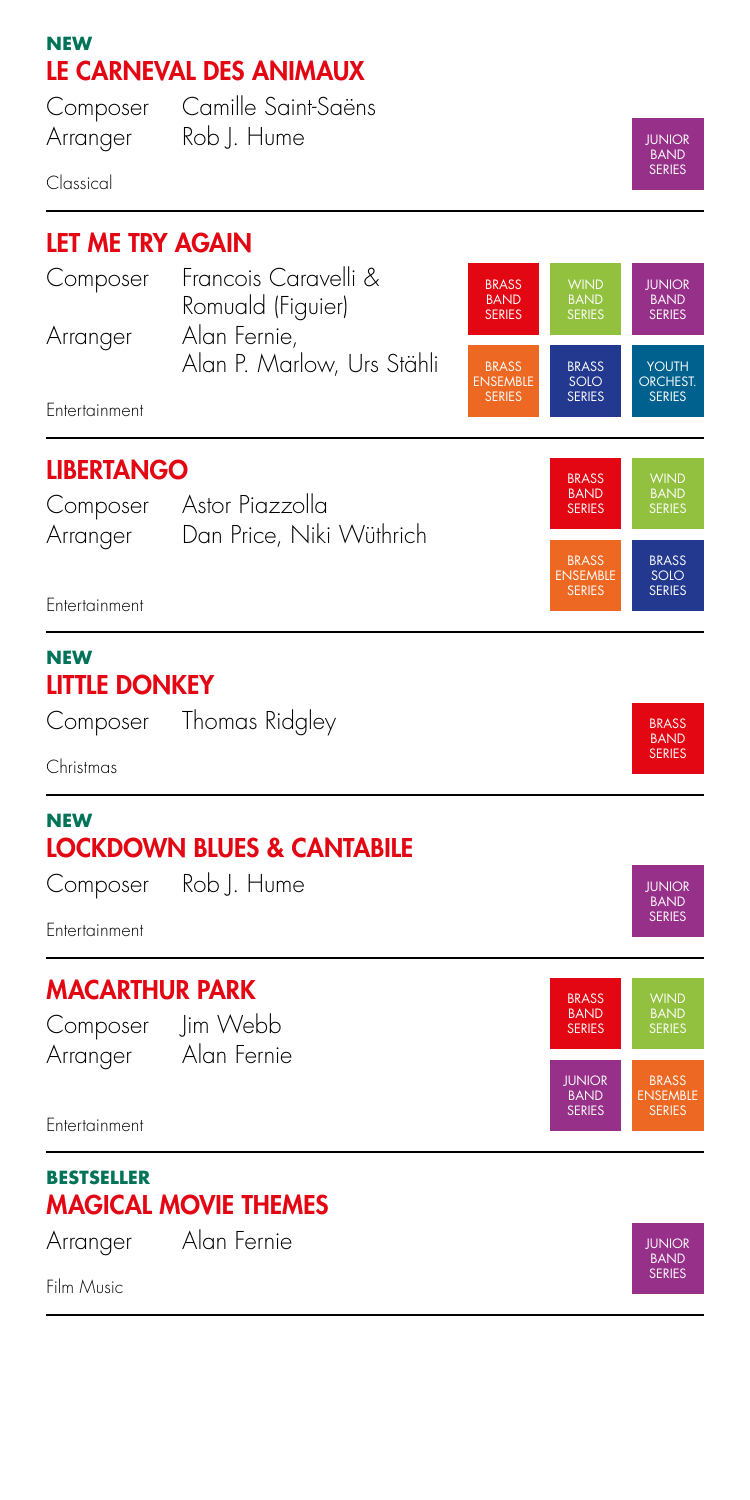## MAY EACH DAY

| Composer | Mort Green & George Wyle |                                              |                                             |                                                  |
|----------|--------------------------|----------------------------------------------|---------------------------------------------|--------------------------------------------------|
| Arranger | Alan Fernie,             |                                              |                                             |                                                  |
| .        | Christopher Wormald      | <b>BRASS</b><br><b>BAND</b><br><b>SERIES</b> | <b>WIND</b><br><b>BAND</b><br><b>SERIES</b> | <b>BRASS</b><br><b>ENSEMBLE</b><br><b>SERIES</b> |

| Entertainment             |                                            |                                              |                                               |
|---------------------------|--------------------------------------------|----------------------------------------------|-----------------------------------------------|
| Composer                  | <b>MISSION IMPOSSIBLE</b><br>Lalo Schifrin | <b>BRASS</b><br><b>BAND</b><br><b>SERIES</b> | <b>FASY</b><br><b>BRASS</b><br><b>SERIES</b>  |
| Arranger<br>Entertainment | Alan Fernie                                | <b>WIND</b><br><b>BAND</b><br><b>SERIES</b>  | <b>JUNIOR</b><br><b>BAND</b><br><b>SERIES</b> |
|                           |                                            |                                              |                                               |

## MOUNTAIN KING ROCK



## MR. SANDMAN

| Composer |
|----------|
| Arranger |

Pat Ballard Alan Fernie Denzil Stephens



Entertainment

## MY WAY

| Composer | Jacques Revaux & Claude François |                                              |                                             |
|----------|----------------------------------|----------------------------------------------|---------------------------------------------|
| Arranger | Alan Fernie,                     |                                              |                                             |
|          | Christoph Walter                 | <b>BRASS</b><br><b>BAND</b><br><b>SERIES</b> | <b>WIND</b><br><b>BAND</b><br><b>SERIES</b> |

Entertainment

## NEW YORK, NEW YORK

| Composer | Fred Ebb & Joh Kander      |
|----------|----------------------------|
| Arranger | Goff Richards, Corsin Tuor |

BRASS ENSEMBLE SERIES WIND BAND SERIES BRASS BAND **SERIES** 

BRASS **NSEMBLE SERIES** 

#### **Entertainment**

## NIMROD FROM ENIGMA VARIATIONS

Composer Edward Elgar Arranger Ray Woodfield, Christopher Wormald, Simon Kerwin



Classical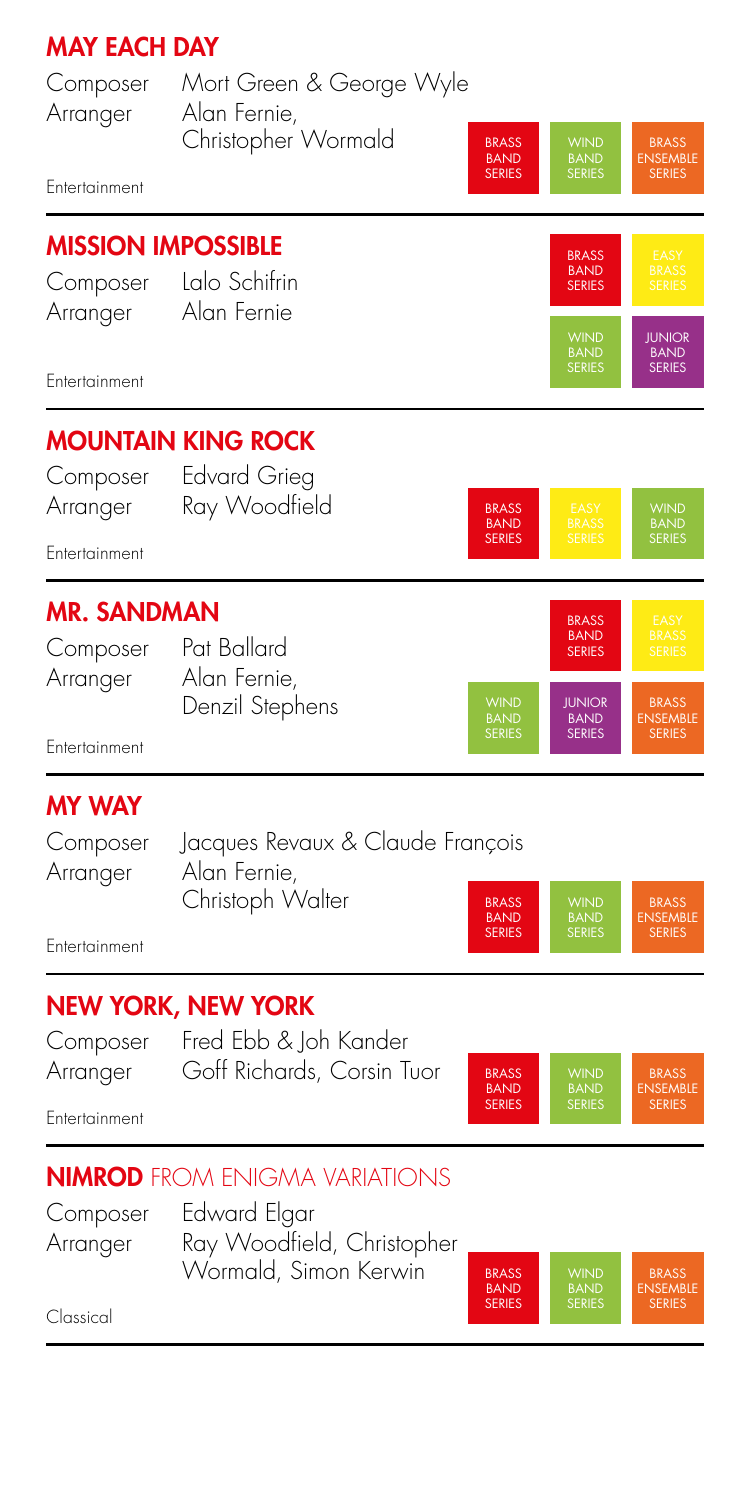| <b>O MEIN PAPA</b>     |                                                 | <b>BRASS</b>                                                                                |                                       |
|------------------------|-------------------------------------------------|---------------------------------------------------------------------------------------------|---------------------------------------|
| Composer               | Paul Burkhard                                   | <b>BAND</b><br><b>SERIES</b>                                                                | <b>BRASS</b><br><b>SERIES</b>         |
| Arranger               | Alan Fernie, Ray Woodfield,<br>John Golland     | <b>WIND</b><br><b>BAND</b>                                                                  | <b>JUNIOR</b><br><b>BAND</b>          |
| Musical                |                                                 | <b>SERIES</b>                                                                               | <b>SERIES</b>                         |
|                        | <b>OLD ENGLISH DANCES</b>                       |                                                                                             |                                       |
| Arranger               | Alan Fernie                                     | <b>WIND</b><br><b>BRASS</b><br><b>BAND</b><br><b>BAND</b>                                   | <b>BRASS</b><br><b>ENSEMBLE</b>       |
| Classical              |                                                 | <b>SERIES</b><br><b>SERIES</b>                                                              | <b>SERIES</b>                         |
|                        | <b>ONE MOMENT IN TIME</b>                       |                                                                                             |                                       |
| Composer               | Albert Hammond &<br>John Bettis                 |                                                                                             |                                       |
| Arranger               | Alan Fernie                                     | <b>BRASS</b><br><b>JUNIOR</b><br><b>BAND</b><br><b>BAND</b>                                 | <b>BRASS</b><br><b>ENSEMBLE</b>       |
| Entertainment          |                                                 | <b>SERIES</b><br><b>SERIES</b>                                                              | <b>SERIES</b>                         |
| <b>NEW</b>             | PANDORA FANTASIE POIKA                          |                                                                                             |                                       |
| Composer               | Eugène Damaré                                   |                                                                                             |                                       |
| Arranger               | John Howarth                                    |                                                                                             | <b>BRASS</b><br>SOLO<br><b>SERIES</b> |
| Original Composition   |                                                 |                                                                                             |                                       |
| <b>PANIS ANGELICUS</b> |                                                 |                                                                                             |                                       |
| Composer<br>Arranger   | Cesar Franck<br>Howard Lorriman, Alan P. Marlow | <b>BRASS</b>                                                                                | <b>BRASS</b>                          |
| Classical              |                                                 | <b>BAND</b><br><b>SERIES</b>                                                                | <b>ENSEMBLE</b><br><b>SERIES</b>      |
| <b>NEW</b>             |                                                 |                                                                                             |                                       |
|                        | PIE JESU FROM REQUIEM                           |                                                                                             |                                       |
| Composer<br>Arranger   | Andrew Lloyd Webber<br>Sandy Smith              |                                                                                             | <b>BRASS</b>                          |
| Classical              |                                                 |                                                                                             | <b>BAND</b><br><b>SERIES</b>          |
| <b>BESTSELLER</b>      |                                                 |                                                                                             |                                       |
|                        | <b>PILATUS - MOUNTAIN AIR</b>                   |                                                                                             |                                       |
| Composer               | Goff Richards                                   | <b>WIND</b><br><b>BRASS</b><br><b>BAND</b><br><b>BAND</b><br><b>SERIES</b><br><b>SERIES</b> | <b>BRASS</b><br>SOLO<br><b>SERIES</b> |
| Original Composition   |                                                 |                                                                                             |                                       |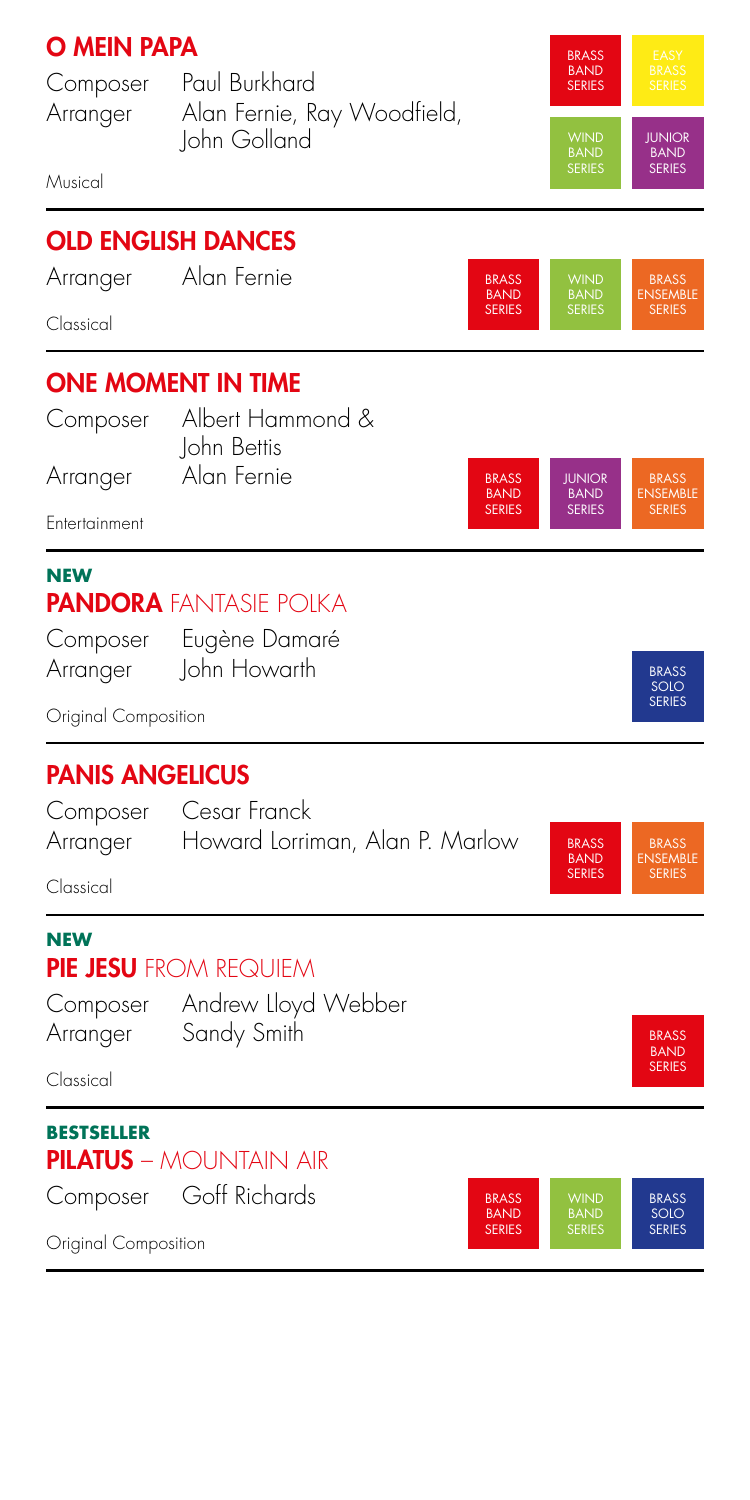**BESTSELLER** PRISMATIC LIGHT

Composer Alan Fernie



Original Composition

| <b>PUTTIN' ON THE RITZ</b> |                                                | <b>BRASS</b>                 | <b>WIND</b>                     |
|----------------------------|------------------------------------------------|------------------------------|---------------------------------|
| Composer                   | Irving Berlin                                  | <b>BAND</b><br><b>SERIES</b> | <b>BAND</b><br><b>SERIES</b>    |
| Arranger                   | Alan Fernie, Stephen Roberts,<br>Ray Woodfield | <b>JUNIOR</b><br><b>BAND</b> | <b>BRASS</b><br><b>ENSEMBLE</b> |
| Musical                    |                                                | <b>SERIES</b>                | <b>SERIES</b>                   |
|                            |                                                |                              |                                 |

#### **NEW** RADIO DAYS

| Composer | Richard Rodgers, Ruth Lowe |  |
|----------|----------------------------|--|
| Arranger | Alan Fernie                |  |

**Entertainment** 

#### **NEW** REMEMBER THE FALLEN

Composer Thomas Ridgley

**Entertainment** 

#### **NEW** RENAISSANCE FESTIVAL

| Composer | Elisabeth Jacquet de la Guerre |  |
|----------|--------------------------------|--|
| Arranger | John Howarth                   |  |

Classical

## RUSSIAN CAVALRY



Entertainment

### **NEW** RUSSIAN FANTASY NO. 2

Composer Leo Portnoff Arranger Alan P. Marlow

Classical



ENSEMBLE SERIES

WIND BAND SERIES

BRASS ENSEMBLE SERIES

BRASS BAND SERIES

**BRASS BAND** SERIES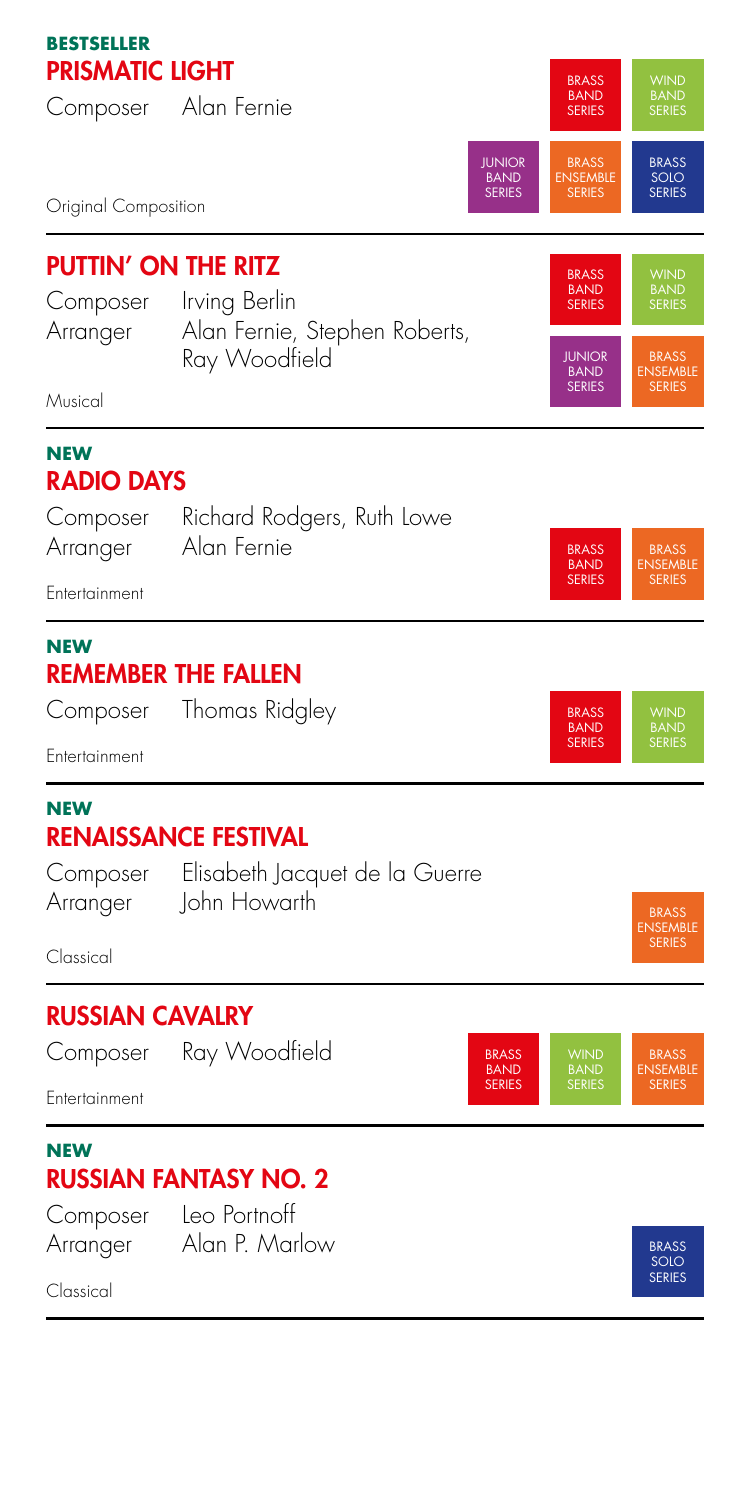| <b>SING SING SING</b>           |                                                       |                              |                                               |                                                  |
|---------------------------------|-------------------------------------------------------|------------------------------|-----------------------------------------------|--------------------------------------------------|
| Composer<br>Arranger            | Louis Prima<br>Ray Woodfield, Dan Price               |                              | <b>BRASS</b><br><b>BAND</b><br><b>SERIES</b>  | <b>WIND</b><br><b>BAND</b><br><b>SERIES</b>      |
| Entertainment                   |                                                       |                              |                                               |                                                  |
|                                 | SINGIN' IN THE RAIN                                   |                              | <b>BRASS</b>                                  | <b>WIND</b>                                      |
| Composer<br>Arranger            | Nacio Herb Brown<br>Alan Fernie                       |                              | <b>BAND</b><br><b>SERIES</b>                  | BAND<br>SERIES                                   |
| Musical                         |                                                       |                              | <b>JUNIOR</b><br><b>BAND</b><br><b>SERIES</b> | <b>BRASS</b><br><b>ENSEMBLE</b><br><b>SERIES</b> |
|                                 |                                                       |                              |                                               |                                                  |
| Composer                        | <b>SOLSTICE - SONNENWENDE</b><br>Jean-Pierre Hartmann |                              |                                               |                                                  |
| Entertainment                   |                                                       |                              | <b>BRASS</b><br><b>BAND</b><br><b>SERIES</b>  | <b>WIND</b><br>BAND<br>SERIES                    |
|                                 |                                                       |                              |                                               |                                                  |
| <b>SPANISH EYES</b><br>Composer | Bert Kämpfert                                         |                              |                                               |                                                  |
| Arranger                        | Alan Fernie, Ray Woodfield                            | <b>BRASS</b><br><b>BAND</b>  | <b>WIND</b><br><b>BAND</b>                    | <b>BRASS</b><br><b>ENSEMBLE</b>                  |
| Entertainment                   |                                                       | <b>SERIES</b>                | <b>SERIES</b>                                 | <b>SERIES</b>                                    |
|                                 | <b>STÅL HIMMEL</b> – STEEL SKIES                      | <b>BRASS</b>                 | EASY                                          | <b>WIND</b>                                      |
| Composer                        | Alan Fernie                                           | <b>BAND</b><br><b>SERIES</b> | <b>BRASS</b><br><b>SERIES</b>                 | <b>BAND</b><br><b>SERIES</b>                     |
|                                 |                                                       | <b>JUNIOR</b><br><b>BAND</b> | <b>BRASS</b><br><b>ENSEMBLE</b>               | <b>BRASS</b><br>SOLO                             |
| Entertainment                   |                                                       | <b>SERIES</b>                | <b>SERIES</b>                                 | <b>SERIES</b>                                    |
| <b>STRIKE UP THE BAND</b>       |                                                       |                              |                                               |                                                  |
| Composer<br>Arranger            | George Gershwin<br>Alan Fernie                        | <b>BRASS</b>                 | <b>WIND</b>                                   | <b>BRASS</b>                                     |
| Musical                         |                                                       | <b>BAND</b><br><b>SERIES</b> | BAND<br>SERIES                                | <b>ENSEMBLE</b><br><b>SERIES</b>                 |
| <b>NEW</b>                      |                                                       |                              |                                               |                                                  |
| <b>SUGAR BLUES</b>              | Composer Clarence Williams                            |                              |                                               |                                                  |
| Arranger                        | John Howarth, Ray Woodfield                           |                              | <b>BRASS</b><br><b>BAND</b>                   | WIND<br>BAND                                     |
| Entertainment                   |                                                       |                              | <b>SERIES</b>                                 | <b>SERIES</b>                                    |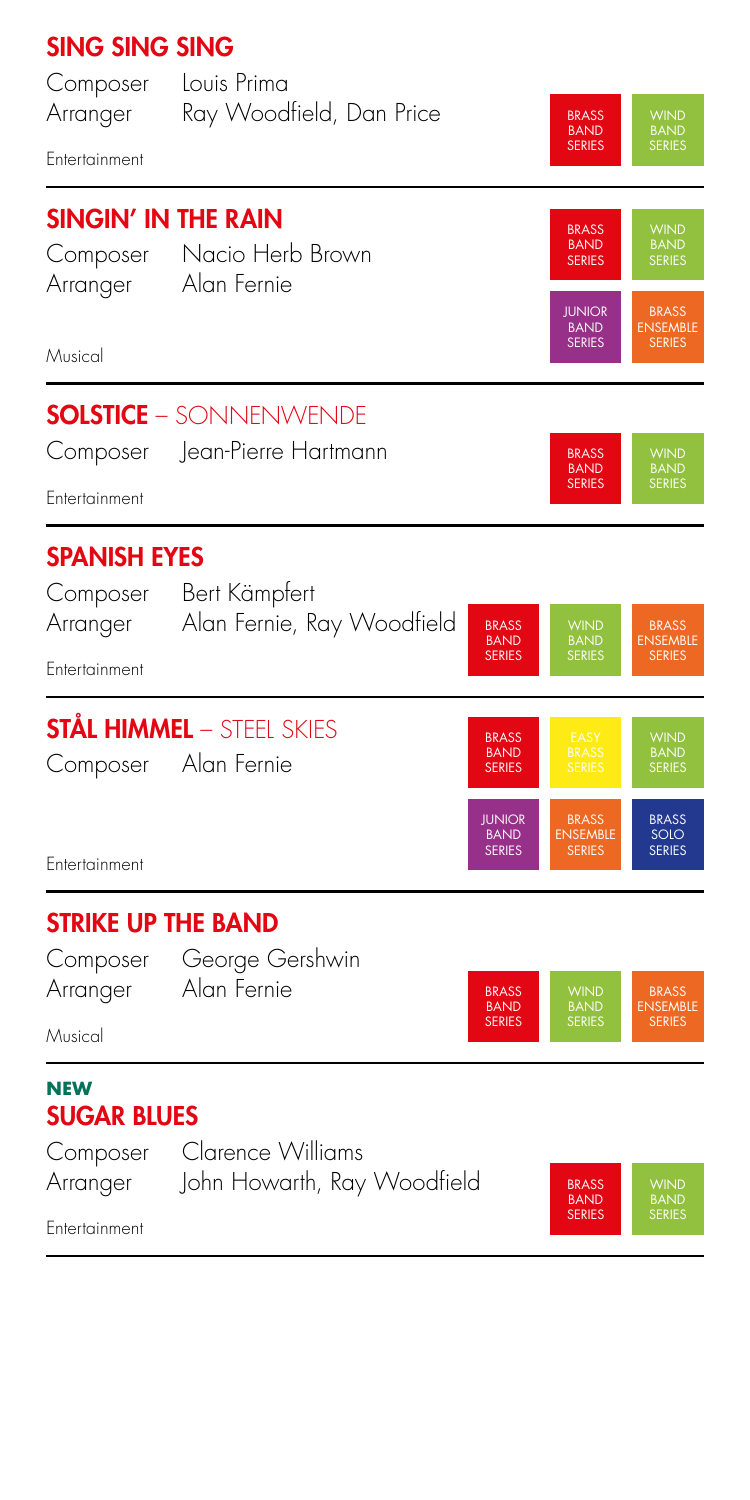|                        | <b>SUMMERTIME</b> FROM PORGY & BESS                           |                                 |                                               | <b>BRASS</b>                                  |
|------------------------|---------------------------------------------------------------|---------------------------------|-----------------------------------------------|-----------------------------------------------|
| Composer<br>Arranger   | George Gershwin<br>Alan Fernie,                               |                                 |                                               | <b>BAND</b><br><b>SERIES</b>                  |
|                        | Howard Lorriman,<br>Roy Newsome,<br>Ray Woodfield,            | EASY<br>BRASS<br><b>SERIES</b>  | WIND<br>BAND<br>SERIES                        | <b>JUNIOR</b><br><b>BAND</b><br><b>SERIES</b> |
|                        | Rob J. Hume                                                   | <b>BRASS</b><br><b>ENSEMBLE</b> | <b>BRASS</b><br>SOLO                          | SYMPH.<br><b>ORCHEST.</b>                     |
| Classical              |                                                               | <b>SERIES</b>                   | <b>SERIES</b>                                 | <b>SERIES</b>                                 |
| <b>TARTANHEART</b>     |                                                               |                                 | <b>BRASS</b>                                  | <b>WIND</b>                                   |
| Composer               | Alan Fernie                                                   |                                 | <b>BAND</b><br><b>SERIES</b>                  | <b>BAND</b><br><b>SERIES</b>                  |
|                        |                                                               |                                 | <b>JUNIOR</b><br><b>BAND</b><br><b>SERIES</b> | <b>BRASS</b><br>ENSEMBLE<br><b>SERIES</b>     |
| Entertainment          |                                                               |                                 |                                               |                                               |
| <b>THAT'S A PLENTY</b> |                                                               |                                 | <b>BRASS</b><br><b>BAND</b>                   | EASY<br>BRASS                                 |
| Composer<br>Arranger   | Lew Pollack<br>Alan Fernie, Goff Richards,                    |                                 | <b>SERIES</b>                                 | <b>SERIES</b>                                 |
|                        | Ray Woodfield                                                 |                                 | WIND<br>BAND<br>SERIES                        | <b>BRASS</b><br><b>ENSEMBLE</b>               |
| Entertainment          |                                                               |                                 |                                               | <b>SERIES</b>                                 |
|                        | <b>THE ASHOKAN FAREWELL</b>                                   |                                 | <b>BRASS</b><br>BAND                          |                                               |
| Composer<br>Arranger   | Jay Ungar<br>Alan Fernie                                      |                                 | <b>SERIES</b>                                 | WIND<br>BAND<br>SERIES                        |
|                        |                                                               |                                 | <b>BRASS</b><br><b>ENSEMBLE</b>               | YOUTH<br><b>ORCHEST.</b>                      |
| Classical              |                                                               |                                 | <b>SERIES</b>                                 | <b>SERIES</b>                                 |
| THE DA VINCI CODE      |                                                               |                                 |                                               |                                               |
| Composer<br>Arranger   | Hans Zimmer & Richard A. Harvey<br>Sandy Smith, Ray Woodfield |                                 | <b>BRASS</b>                                  |                                               |
| Film Music             |                                                               |                                 | <b>BAND</b><br><b>SERIES</b>                  | <b>WIND</b><br><b>BAND</b><br>SERIES          |
| <b>BESTSELLER</b>      |                                                               |                                 |                                               |                                               |
| <b>THE LION KING</b>   |                                                               |                                 | <b>BRASS</b><br><b>BAND</b>                   | EASY<br><b>BRASS</b>                          |
| Composer<br>Arranger   | Elton John, Hans Zimmer<br>Alan Fernie                        |                                 | <b>SERIES</b>                                 | <b>SERIES</b>                                 |
|                        |                                                               |                                 | <b>JUNIOR</b><br><b>BAND</b>                  | <b>BRASS</b><br><b>ENSEMBLE</b>               |
| Film Music             |                                                               |                                 | <b>SERIES</b>                                 | <b>SERIES</b>                                 |
| <b>BESTSELLER</b>      | TUE ALACAHEICENIT CEVENI                                      |                                 |                                               |                                               |

# THE MAGNIFICENT SEVEN

Composer Elmer Bernstein Arranger Alan Fernie

Film Music

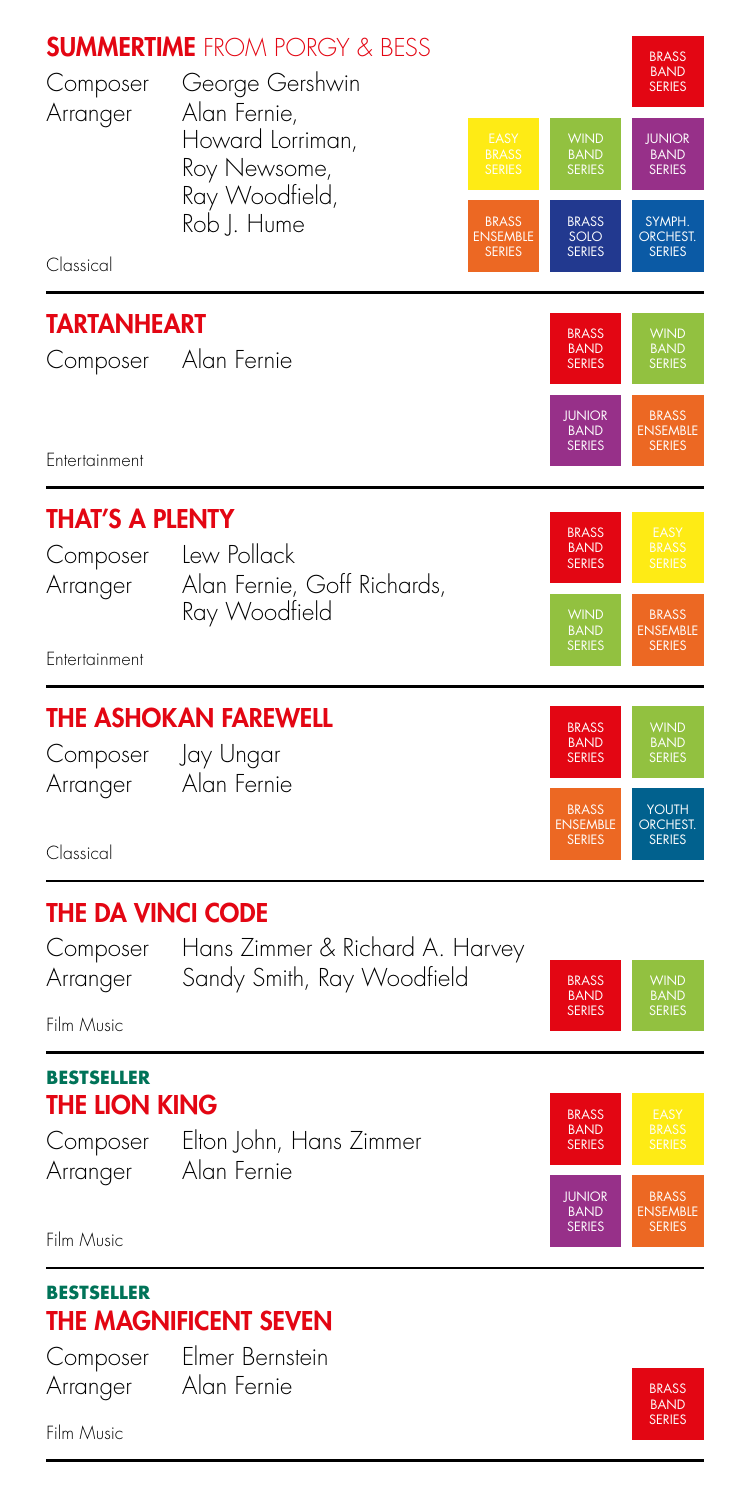## THE ROWAN TREE

Arranger Sandy Smith

Classical

## THE WONDER OF YOU

Composer Thomas Knight Baker Arranger Alan Fernie



**JUNIOR** BAND SERIES

BRASS BAND SERIES

Entertainment

#### **NEW** THREE MEDIEVAL PAINTINGS

| Composer | Johan Nijs |
|----------|------------|
|----------|------------|

Original Composition

## TICKET TO RIDE

Composer John Lennon, Paul McCartney Arranger Alan Fernie

#### Entertainment

## TICO TICO

Composer Zequinha de Abreu Arranger Alan Fernie

**Entertainment** 

## TIGER RAG

|          | Composer Nick La Rocca         |                             |
|----------|--------------------------------|-----------------------------|
| Arranger | Stephen Roberts, Ray Woodfield | <b>BRASS</b><br><b>BAND</b> |
|          |                                | <b>SERIES</b>               |

Entertainment

## TIJUANA TAXI

| Composer | Herb Alpert              |
|----------|--------------------------|
| Arranger | Ray Woodfield,           |
|          | Alan Fernie, Sandy Smith |

**Entertainment** 

## **TROIKA**

|          | Composer Sergej Prokofiev   |
|----------|-----------------------------|
| Arranger | Alan Fernie, Ray Woodfield, |
|          | Sandy Smith                 |



JUNIOR **BAND** SERIES<sub>S</sub>

**BRASS BAND** SERIES

WIND BAND

Classical



**BRASS** BAND SERIES



BRASS SERIES

BRASS BAND SERIES

BAND

BRASS ENSEMBLE SERIES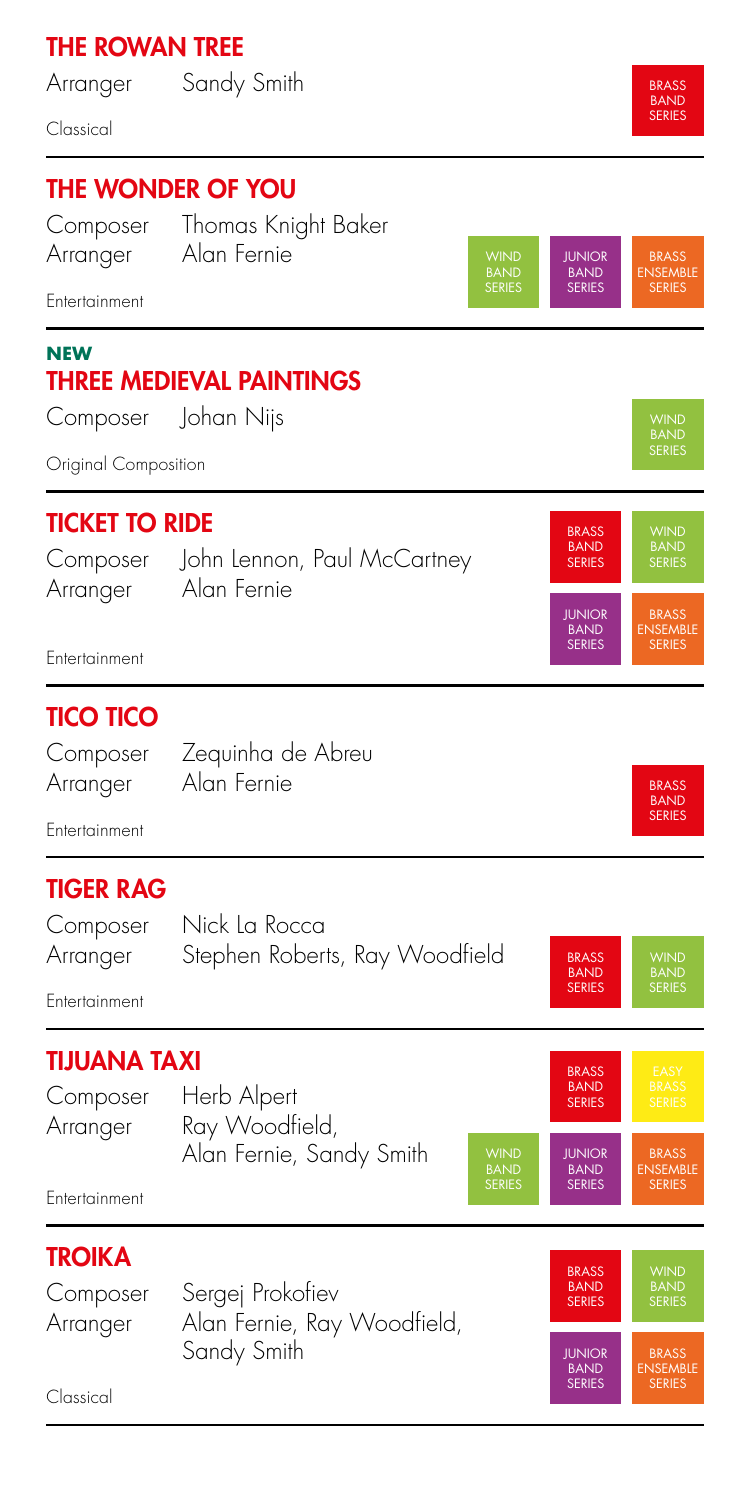## TRUMPET BLUES AND CANTABILE



JUNIOR **BAND** SERIES

BRASS BAND SERIES BRASS SOLO SERIES

BRASS ENSEMBLE SERIES

> JUNIOR BAND **SERIES**

**BRASS** SOLO SERIES

## TWO GERSHWIN CLASSICS

Composer George Gershwin Arranger Rob J. Hume

Entertainment

#### **NEW** TWO HEROIC MARCHES

| Composer | Georg Philipp |
|----------|---------------|
| Arranger | John Howarth  |

Classical

## UPTOWN FUNK

Composer Mark Ronson Arranger Rob J. Hume

Entertainment

## VARIED MOOD



ilipp Telemann

#### **NEW VIRTUOSO BAROQUE TRUMPET MUSIC VOL. 1**

Arranger Howard Lorriman

Classical

 $\overline{\phantom{a}}$ 

| <b>VIVO PER LEI</b><br>Valerio Zelli & Mauro Mengali<br>Composer |             | <b>BRASS</b><br><b>BAND</b><br><b>SERIES</b>           | <b>WIND</b><br><b>BAND</b><br><b>SERIES</b> |
|------------------------------------------------------------------|-------------|--------------------------------------------------------|---------------------------------------------|
| Arranger<br>Entertainment                                        | Alan Fernie | EASY<br><b>CONCERT</b><br><b>BAND</b><br><b>SERIES</b> | <b>BRASS</b><br>SOLO<br><b>SERIES</b>       |

Entertainment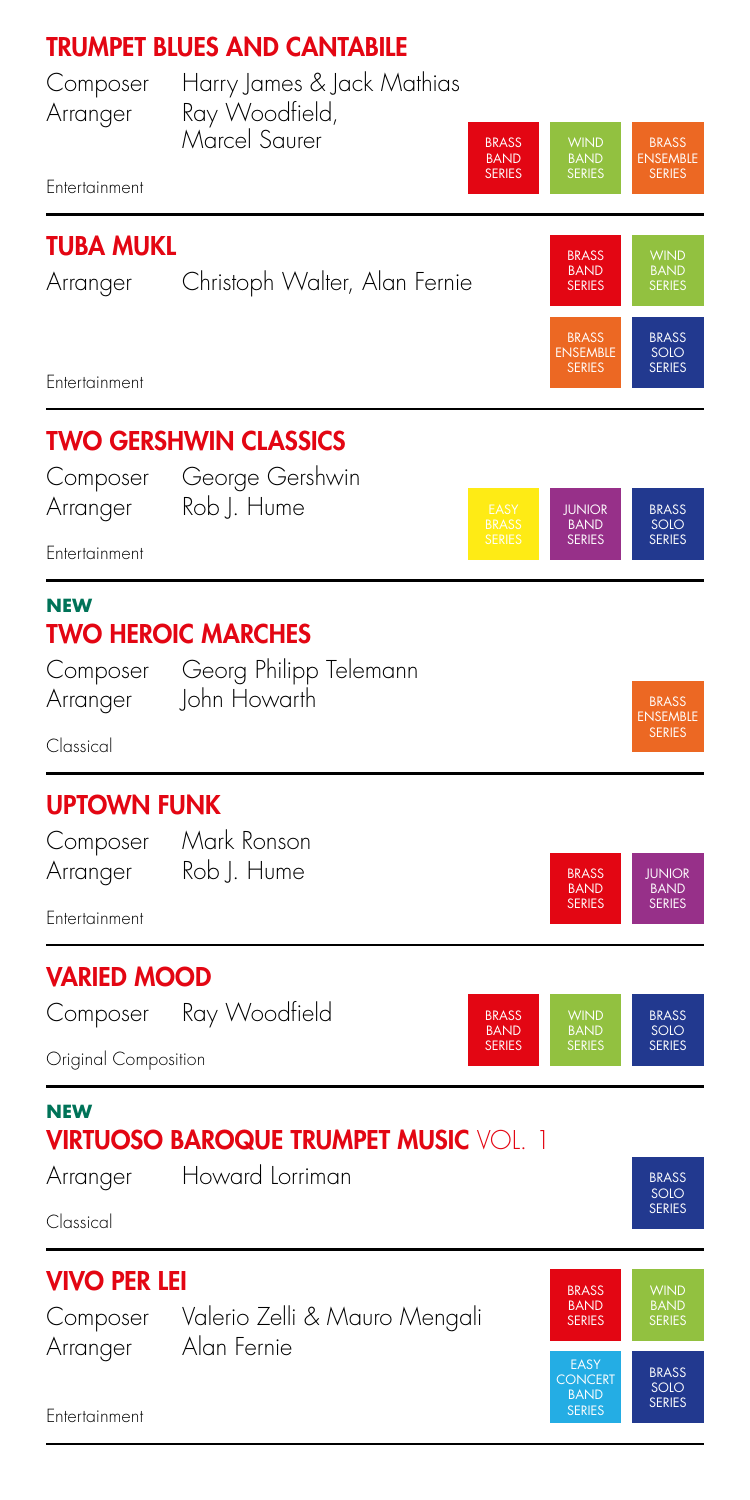## WANDRIN' STAR

| Composer                            | Alan Jay Lerner &<br>Frederick Loewe                          |                                              |                                 |
|-------------------------------------|---------------------------------------------------------------|----------------------------------------------|---------------------------------|
| Arranger                            | Alan Fernie<br><b>BRASS</b><br><b>BAND</b>                    | <b>WIND</b><br><b>BAND</b>                   | <b>BRASS</b><br>SOIO            |
| Entertainment                       | <b>SERIES</b>                                                 | <b>SERIES</b>                                | <b>SERIES</b>                   |
| <b>NEW</b><br><b>WHAT THE FUNK?</b> |                                                               |                                              |                                 |
| Composer                            | Thomas Ridgley                                                |                                              | <b>BRASS</b><br><b>BAND</b>     |
| Entertainment                       |                                                               |                                              | <b>SERIES</b>                   |
| WHEN I'M 64                         |                                                               | <b>BRASS</b>                                 | <b>WIND</b>                     |
| Composer                            | John Lennon & Paul McCartney                                  | <b>BAND</b><br><b>SERIES</b>                 | <b>BAND</b><br><b>SERIES</b>    |
| Arranger                            | Alan Fernie,<br>Ray Woodfield<br><b>BRASS</b>                 | WOOD-                                        | <b>BRASS</b>                    |
| Entertainment                       | <b>ENSEMBLE</b><br><b>SERIES</b>                              | <b>WIND</b><br><b>SERIES</b>                 | SOLO<br><b>SERIES</b>           |
| <b>BESTSELLER</b>                   |                                                               |                                              |                                 |
| WILD WEST!                          |                                                               |                                              |                                 |
| Composer<br>Arranger                | Ennio Morricone<br>Ray Woodfield, Sandy Smith                 | <b>BRASS</b>                                 | <b>WIND</b>                     |
| Film Music                          |                                                               | <b>BAND</b><br><b>SERIES</b>                 | <b>BAND</b><br><b>SERIES</b>    |
|                                     |                                                               |                                              |                                 |
|                                     | WILLIAM TELL OVERTURE                                         |                                              |                                 |
| Composer<br>Arranger                | Gioacchino Rossini<br>Simon Kerwin, John Howarth,             |                                              |                                 |
|                                     | Hans Kuhner, Rob I. Hume<br><b>BRASS</b><br><b>BAND</b>       | <b>JUNIOR</b><br><b>BAND</b>                 | <b>BRASS</b><br><b>ENSEMBLE</b> |
| Classical                           | <b>SERIES</b>                                                 | <b>SERIES</b>                                | <b>SERIES</b>                   |
| YESTERDAY                           |                                                               |                                              |                                 |
| Composer                            | John Lennon &<br>Paul McCartney                               | <b>BRASS</b><br><b>BAND</b><br><b>SERIES</b> | WIND<br>BAND<br>SERIES          |
| Arranger                            | Goff Richards, Alan Fernie,<br>Ray Woodfield<br><b>JUNIOR</b> | <b>BRASS</b>                                 | <b>BRASS</b>                    |
| Entertainment                       | <b>BAND</b><br><b>SERIES</b>                                  | <b>ENSEMBLE</b><br><b>SERIES</b>             | SOLO<br><b>SERIES</b>           |
| <b>ZUR HELDENFEIER</b>              |                                                               |                                              |                                 |
| Composer                            | Remo Boggio                                                   |                                              |                                 |
| Arranger                            | Ray Woodfield                                                 | <b>BRASS</b><br><b>BAND</b>                  | <b>WIND</b><br><b>BAND</b>      |
|                                     |                                                               | <b>SERIES</b>                                | <b>SERIES</b>                   |

March